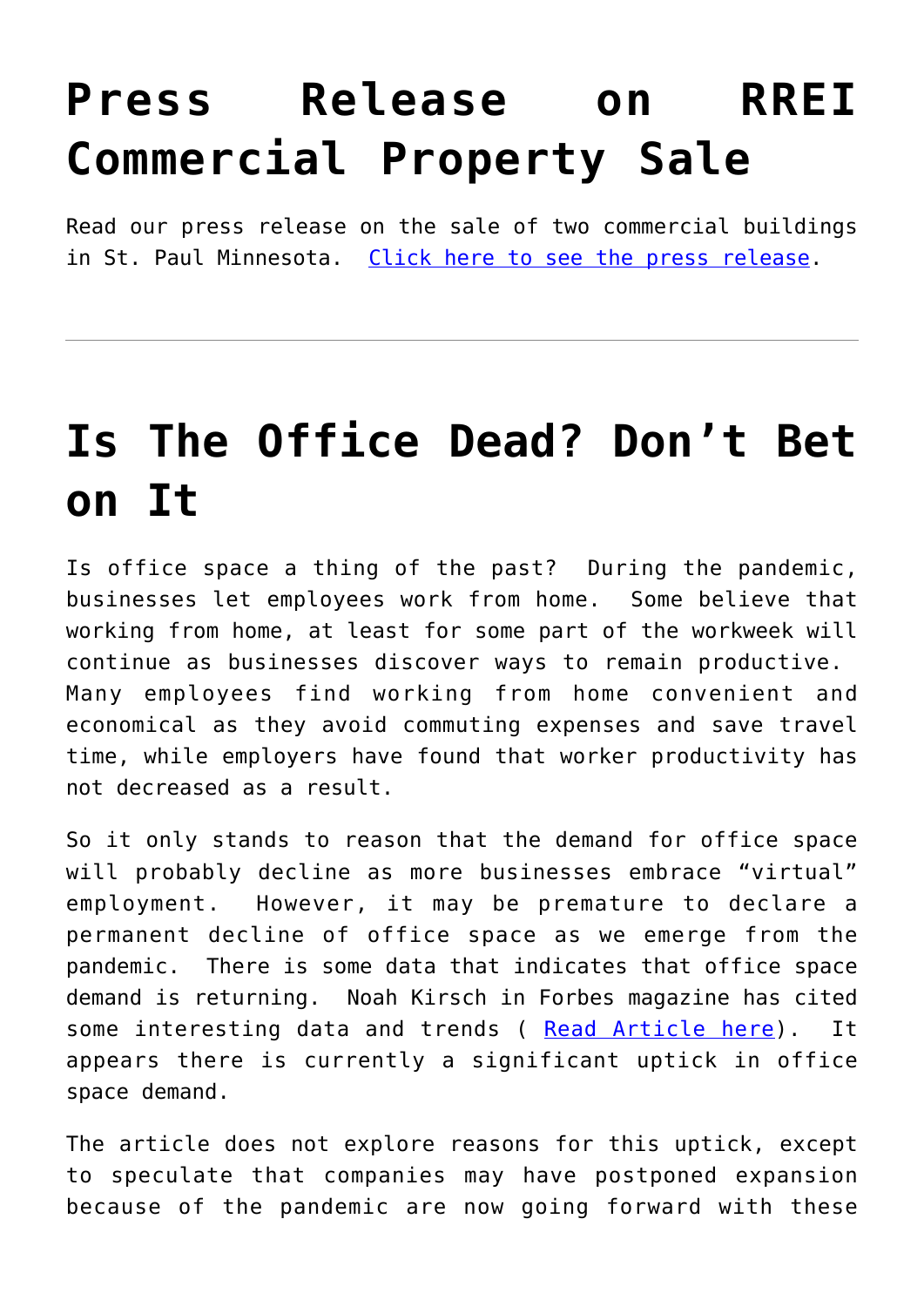plans. Another explanation could be that different space is needed now post-pandemic than was utilized pre-pandemic. There is no question that employees prefer to work from home or at least to be in a hybrid situation where they split time between the office and home. Surveys indicate that at least 65% of the workforce is hesitant to return to "full" office life. It should be noted that some of the hesitancy is still related to Covid fears. Those fears should continue to subside as we start to reach herd immunity.

While employees are leaning toward staying at home, many employers and managers feel differently. According to an article in [CNN Business](https://www.cnn.com/2021/05/17/success/going-back-to-the-office/index.html), many businesses prefer employees to return to work. Some of the reasons stated were as follows:

- Many businesses believe that communication is better when all workers are located in the same space.
- The exchange of ideas and brainstorming does not seem to work as well in virtual work settings, and that creativity declines.
- Employees are actually spending more time working when at home, sometimes late into the night. Some believe that this could lead to burnout or a decline in creative thinking.
- Individual learning suffers in a virtual office system.
- Coworkers are missing the social interaction that occurs at an office.

Over the next 6 to 12 months, trends will emerge as businesses transition to a "post-pandemic state". While one can expect that many companies will transition to a different arrangement than pre-pandemic, it may be far too early to declare that office space will decline significantly.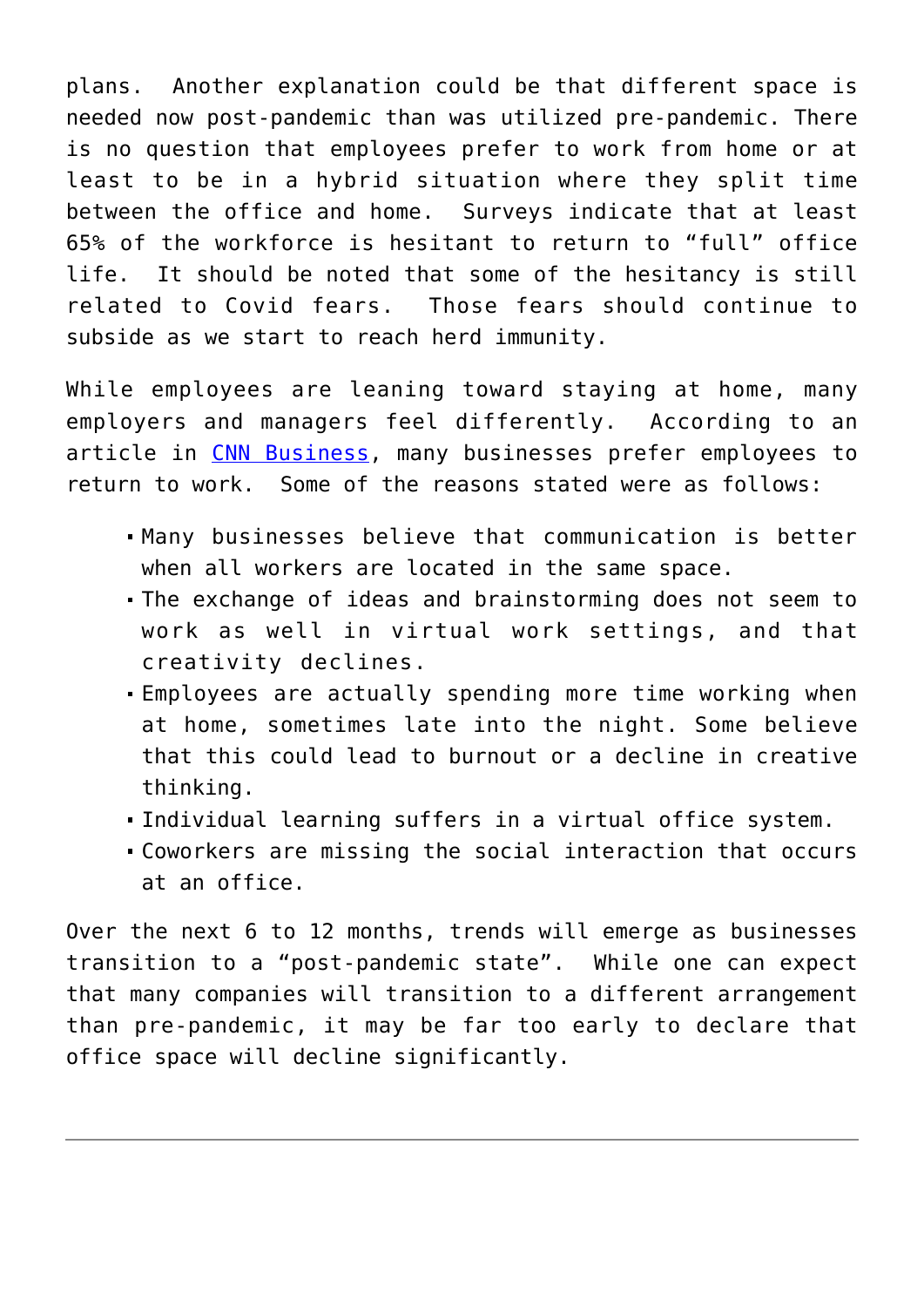# **[Five Potential Pitfalls When](https://resultsrealestateinc.com/five-potential-pitfalls-when-leasing-a-commercial-space/) [Leasing a Commercial Space](https://resultsrealestateinc.com/five-potential-pitfalls-when-leasing-a-commercial-space/)**

Perhaps one of the most important decisions that can be made for your business is the space. Whether your business is just starting out or you need to relocate, it is critical that the leased space meets your business needs. Minneapolis is geographically spread out and diverse; you will find a myriad of choices when looking to lease. It's best to use a qualified Commercial Real Estate Broker to help you navigate through all the potential problems. Below are just a few of the some common mistakes or issues that tenants should avoid when locating to a space.

**Inconvenient Location**: Location can be critical to your business success. If many of your clients will be flying in to do business with you, then you need a location that can be easily traveled to from the Twin Cities Airport. If your business serves the local population, then it may be important to be located near a bus or train line. If your business depends on drive up traffic, then you need easy access from all directions. If finding parking spaces is difficult or expensive, you could be losing business.

The same issue applies to your employees. As the labor market tightens, you may want to consider your labor pool in selecting the location. Commute time and expense can be a major consideration for a future employee.

**Poor layout**: Does the space allow a layout that meets your business needs? You might have the perfect location and a very affordable lease, but having a layout that does not support critical business functions can send a "bad message" to your prospective clients or employees. Do you need a large reception area, or conference room? Do you need closed office spaces for private meetings, or and open collaborative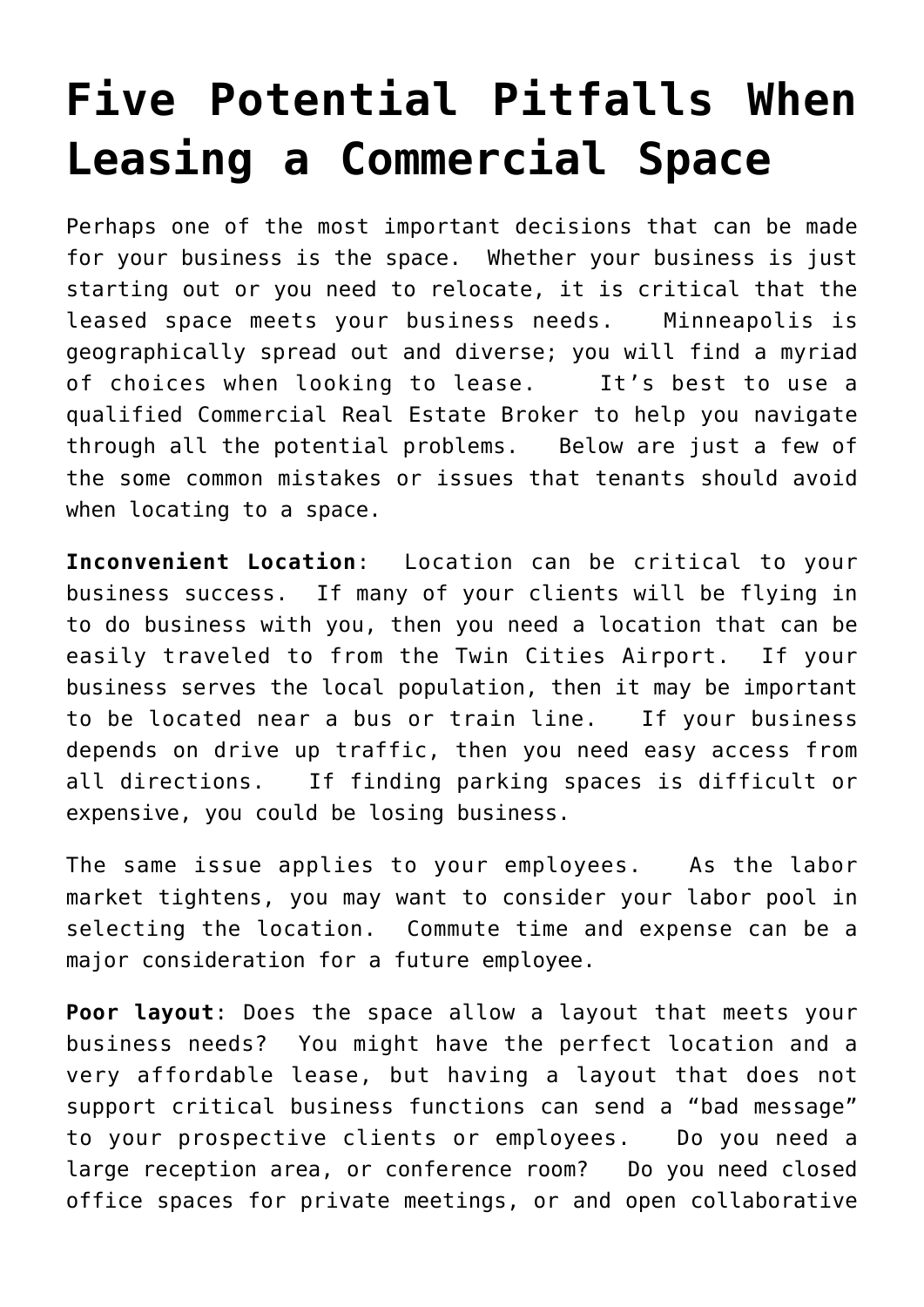environment? Does your lease allow the flexibility you need for expansion with good business functions?

**Conflict with zoning requirements**: Each local municipality, for example, has a comprehensive zoning plan that categorizes areas as residential, office-residential, commercial, industrial and downtown. There are also overlay zoning districts within the city that either provide more flexibility or impose additional restrictions to the underlying zoning district. You need to understand whether your current and future business functions are allowed under city zoning ordinances.

**Not meeting your special requirements:** Many businesses have special requirements that may include special signage, security, and access. You may have unusual power or floor capacity requirements (for example, a law library) that the existing facility cannot accommodate. Make sure that all your facility requirements are detailed out and put into the contract.

**Vague contract**: Many tenants assume that when they lease, the landowner is responsible for maintenance, upgrade and damage repair. Often this is not the case. The leasing agreement needs to spell everything out in detail to avoid any confusion as to who is responsible for what. Contracts that are broadly vague may be easier to read, but could spell trouble when dealing with any issues or specifics.

There are many aspects to consider when selecting lease space. The average tenant may not be aware of all the pitfalls. A qualified Commercial Real Estate Broker knows all the issues and can ensure that your leased space will meet your needs, both for now and in the future. Results Real Estate Incorporated has a comprehensive process for ensuring that all critical issues are identified and negotiated in the lease contract.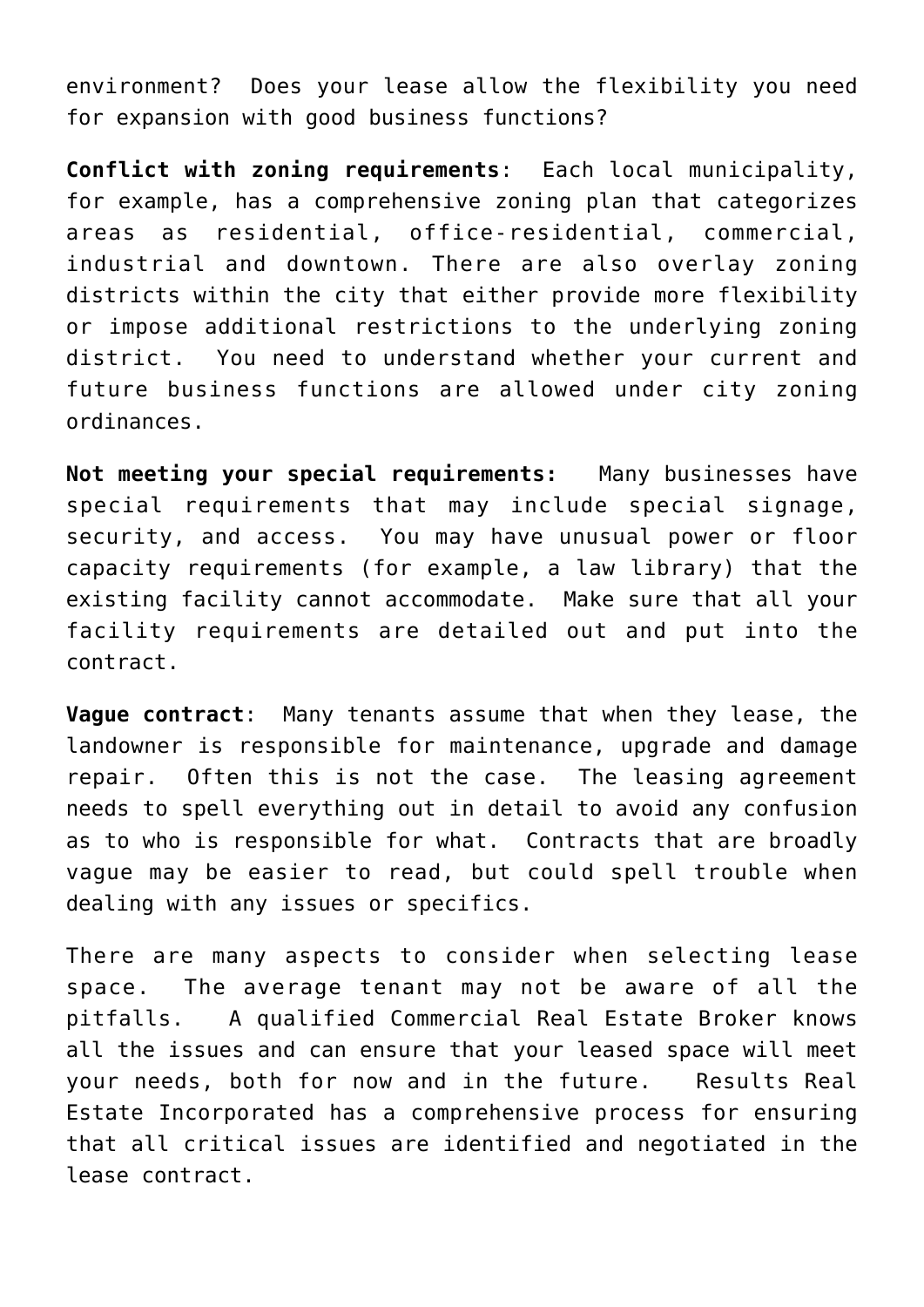# **[RREI Acquires Office Building](https://resultsrealestateinc.com/rrei-acquires-office-building-on-behalf-of-client/) [on Behalf of Client](https://resultsrealestateinc.com/rrei-acquires-office-building-on-behalf-of-client/)**

Results Real Estate Incorporated (RREI) found an ideal office location for a Minneapolis Business and negotiated the price and terms of purchase on their behalf. The location is in an upscale section of Minneapolis and absolutely ideal for the clients business needs.

The business that RREI represented was a previous client. The client thought so highly of Results Real Estate that they contacted them after working with them nearly 20 years ago.

After working with the client to understand its business needs and objectives, Arnie Seltzer (President of RREI) and Anna (V. P. of RREI) went to work, gathering potential properties from a myriad of data bases that were available. After several weeks of research, a property was found that met all parameters established while using RREI's unique [Corporate](https://www.resultsrealestateinc.com/acquisition/) [Property Acquisition Process](https://www.resultsrealestateinc.com/acquisition/).

As part of the acquisition process, a fair and competitive price was determined based on a thorough market analysis. This price used as a benchmark when negotiating with the seller. After several rounds of negotiations, a price was agreed on that was nearly \$35,000 less than the asking price.

Once the transaction was completed, RREI continued to support its client by providing names of reliable and competitive resources needed for remodeling and relocation. In addition, Arnie has followed up with his client on several occasions to ensure that the client was fully satisfied.

Results Real Estate Incorporated encompasses over 50 years of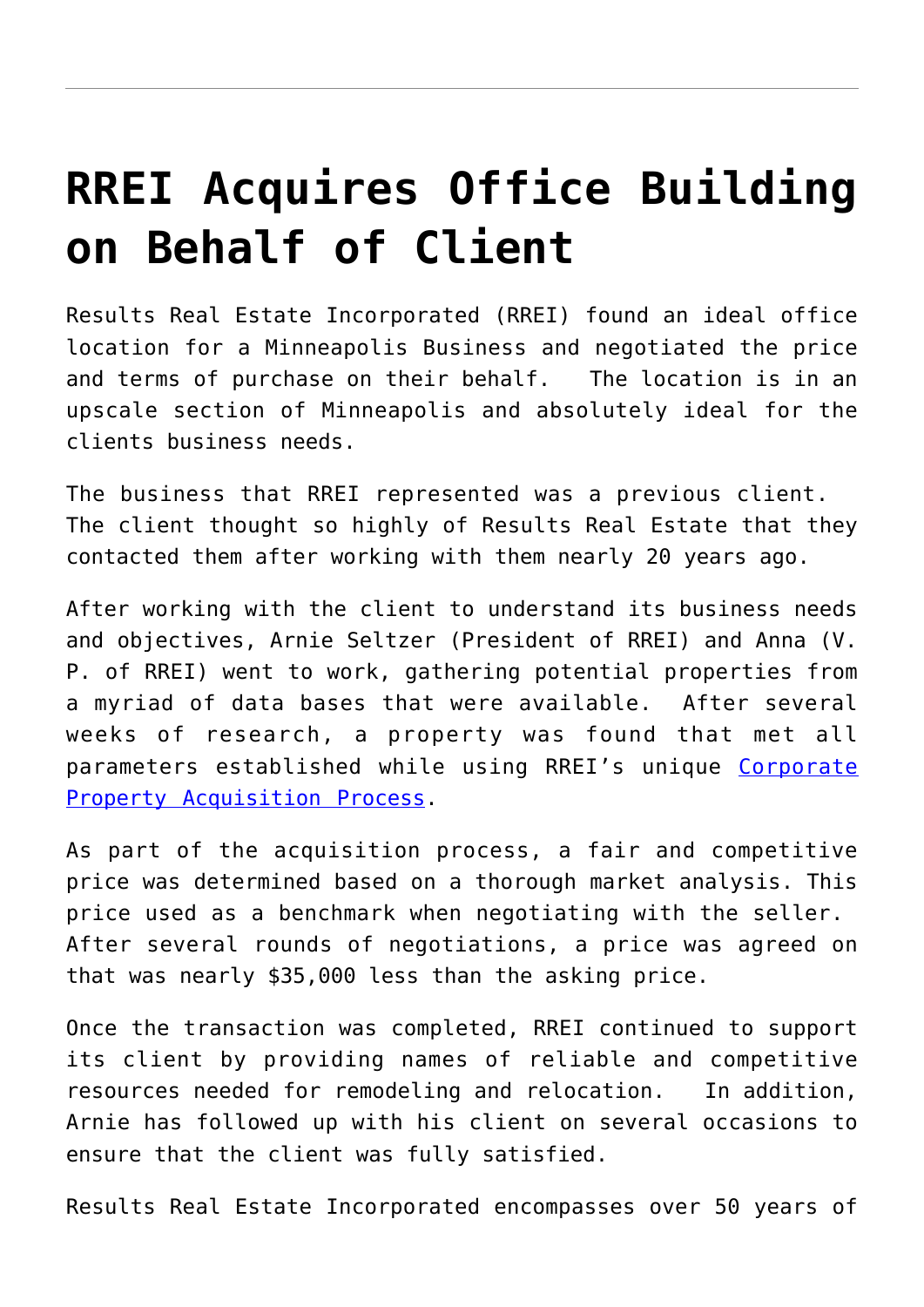commercial real estate experience. It strives to provide results-oriented and personalized services for their clients while raising their expectations, then exceeding them. RREI's [Contact Information.](https://www.resultsrealestateinc.com/contact/)

# **[Case Study on Lease](https://resultsrealestateinc.com/case-study-on-lease-negotiation/) [Negotiation](https://resultsrealestateinc.com/case-study-on-lease-negotiation/)**

A business in the Minneapolis area recently hired Results Real Estate Incorporated (RREI) to negotiate a lease renewal on their behalf. The Landlord originally wanted to raise the rates on the lease of an 18,500 square foot industrial space. RREI was able to negotiate the following:

- A lower lease rate than what the Landlord proposed.
- A Tenant improvement package.
- Free rent.
- A new lease switching the building from a 100% triplenet tenant managed lease to a pro-rata share Landlord managed lease.

The leasing package that was ultimately agreed to saved the client thousands of dollars.

Bringing in an experienced commercial real estate broker to help renegotiate your office or industrial space lease makes a lot of sense, yet many companies try to do it themselves. In most cases, a commercial real estate broker can save you a lot of money. Consider the following:

A commercial broker knows the ins and outs of commercial property leases, what alternatives are available as well as the "traps". An experienced commercial broker can help guide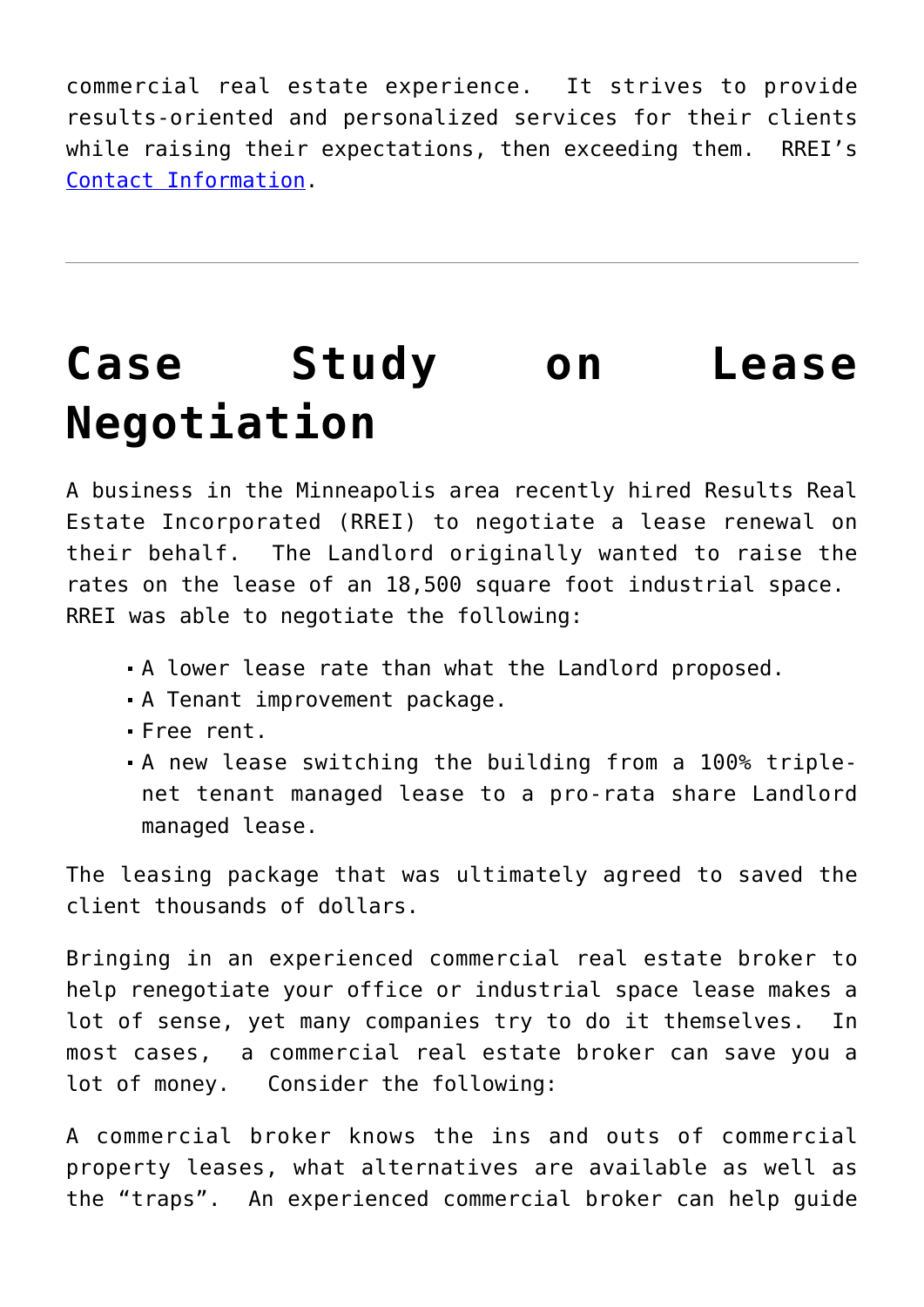you through all the options and pitfalls and help understand what elements for the lease agreement are crucial to your short term and long term business goals.

A commercial real estate broker knows what the terms are for comparable leases in the local market. They understand what is competitive in terms of rates and options so that you have a good bench mark for what is possible. This information can also be used to show the Landlord that what is being asked for is in line with the current market.

Having an agent takes the "emotion" out of the process. It is outcome based, to get the best deal for the client. There is no anger, fear or other feelings that can cloud the negotiation process.

In the case of Results Real Estate Incorporated, the partners are experienced, strong negotiators. They know how hard they can push as well as where the "give and take" is. Negotiation is a valuable skill that most business people don't have. The negotiation process can be painful to both sides, taking that burden off your back keeps you focused on what you do best: running your business.

If you are about to renew a lease or need to renegotiate your current lease then you want to have Results Real Estate Incorporated as your partner in negotiations.

### **[Making the Most of your](https://resultsrealestateinc.com/making-the-most-of-your-warehouse-space-maximizing-space-when-you-cant-expand/) [Warehouse Space: Maximizing](https://resultsrealestateinc.com/making-the-most-of-your-warehouse-space-maximizing-space-when-you-cant-expand/)**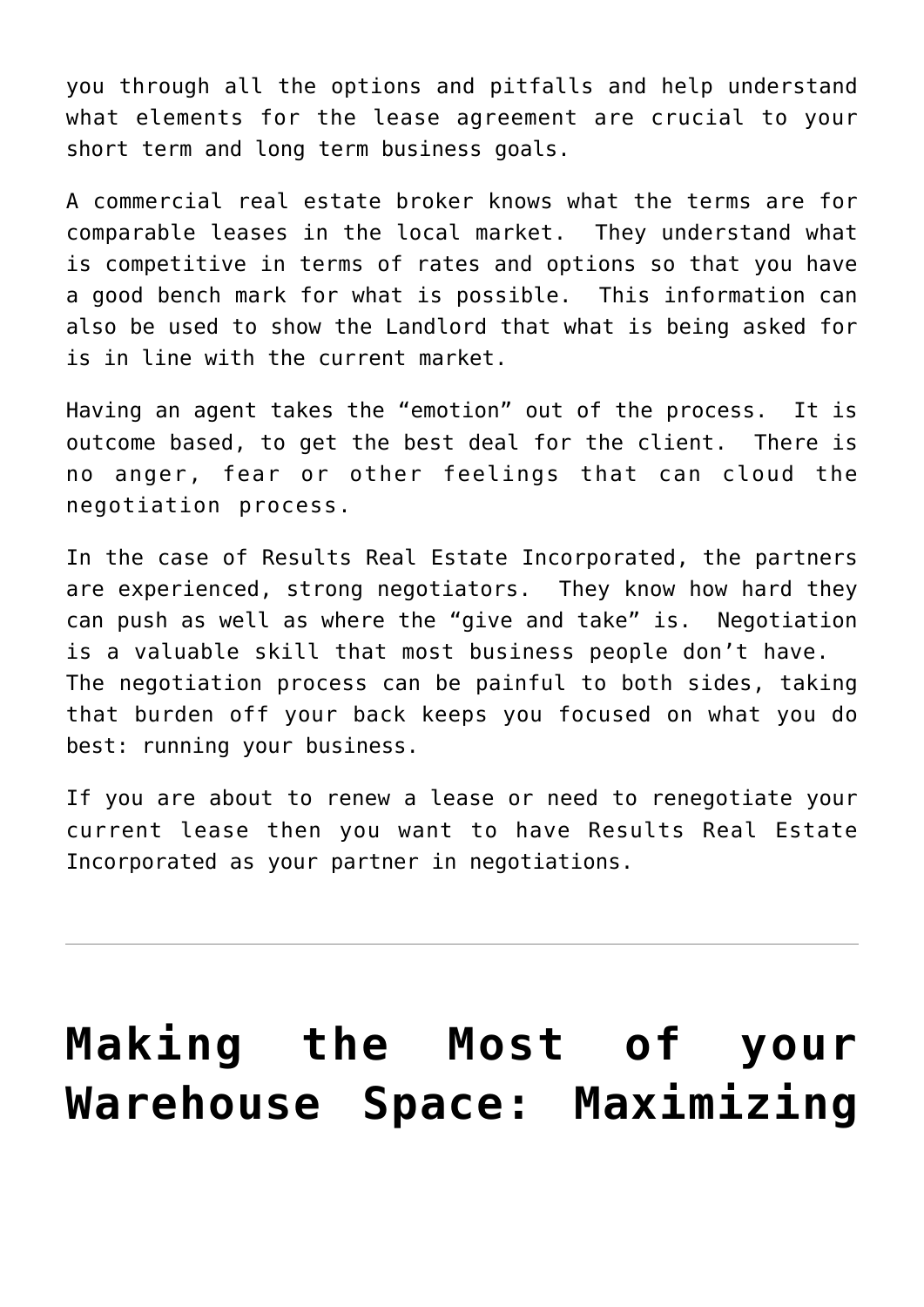#### **[Space When you can't Expand](https://resultsrealestateinc.com/making-the-most-of-your-warehouse-space-maximizing-space-when-you-cant-expand/)**

*How to create more storage space in a warehouse or distribution center when a new facility isn't cost-effective*

E-commerce has forever changed warehousing and distribution centers. Not only do consumers expect instant gratification, they've changed their shopping habits. Products that were once only stocked and sold seasonally are now available year-round, and people take advantage of that. This kind of demand has DCs scrambling for more space.

According to Bill Leber, Director of Business Development for Swisslog, adding more space to accommodate growth is not necessarily wise. Companies may end up with more SKUs to make up sales, but revenues remain the same. Leber says about expansion, "Capital investment casts a long shadow. You have to buy land, a building, and new equipment. You need to be very sure about your business needs for a long time to come if you are going to make that choice."

A better solution for many companies is to make more efficient use of their existing space. Most warehouses and DCs don't see the numerous possibilities for expansion within their own facilities. Common solutions include:

- Adding vertical storage at/above loading docks and over work and pick areas
- Tunnel racking utilizing space over cross aisles
- Building mezzanines for areas that require low clearance
- Temporary storage units, like offsite spaces or onsite trailers
- Automated inventory control
- Automated storage retrieval systems

The best decision for any company will depend on the following questions: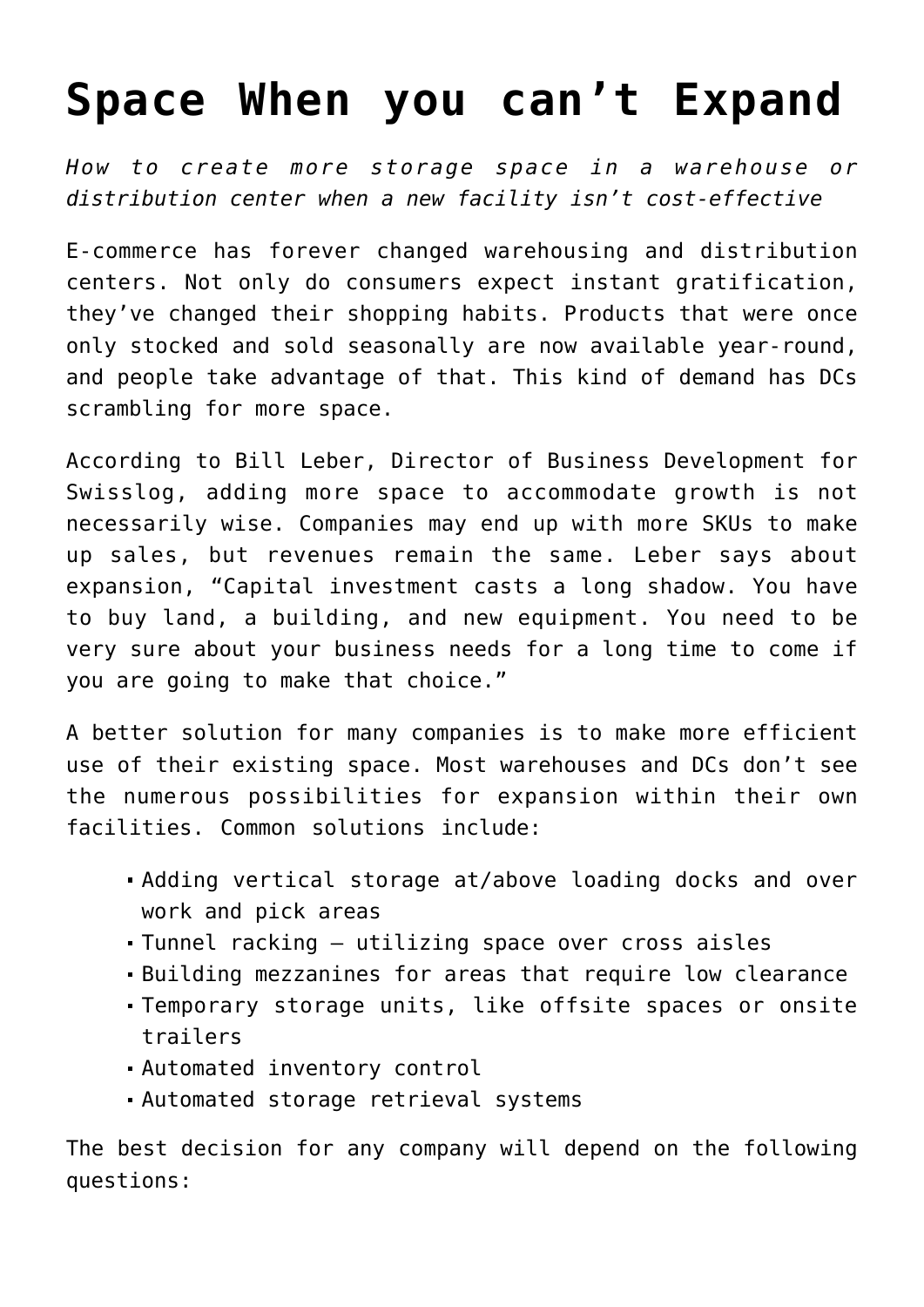- 1. How can you most efficiently use your space?
- 2. What is the most economical means of storage as related to cost of equipment, use of space, damage to material, handling labor, and operational safety?
- 3. How can you provide maximum flexibility to meet changing storage and handling requirements?
- 4. Is your warehouse a model of good housekeeping?
- 5. Does your plan allow for the most efficient material handling?

When it comes to a mater of material handling, space, flow paths, and new equipment, there is a solution you can implement immediately. A power mover, or power tug, is material handling equipment that is perfect for optimizing warehouse space.

The power tug is a compact unit that provides power for pushing and pulling tasks. It maneuvers around corners and through tight spaces – unlike forklifts that can't fit through narrow pathways. It can move anything on wheels, including shelves, equipment, and temporary storage cubes. It can provide the capability to rearrange storage as product demands fluctuate.

A Load Mover powered tug is also far less expensive to maintain than other equipment like forklifts. Rather than buying lift trucks and adding huge long-term costs, existing forklifts can be used for vertical picking and sorting while power movers can move product on the floor level. Power tugs take up minimal space, leaving more room for your storage solution.

Power tugs enable workers to move more material in less time, and do it without injury, fatigue, or damage to the product. To discuss whether a power tug is a smart investment for your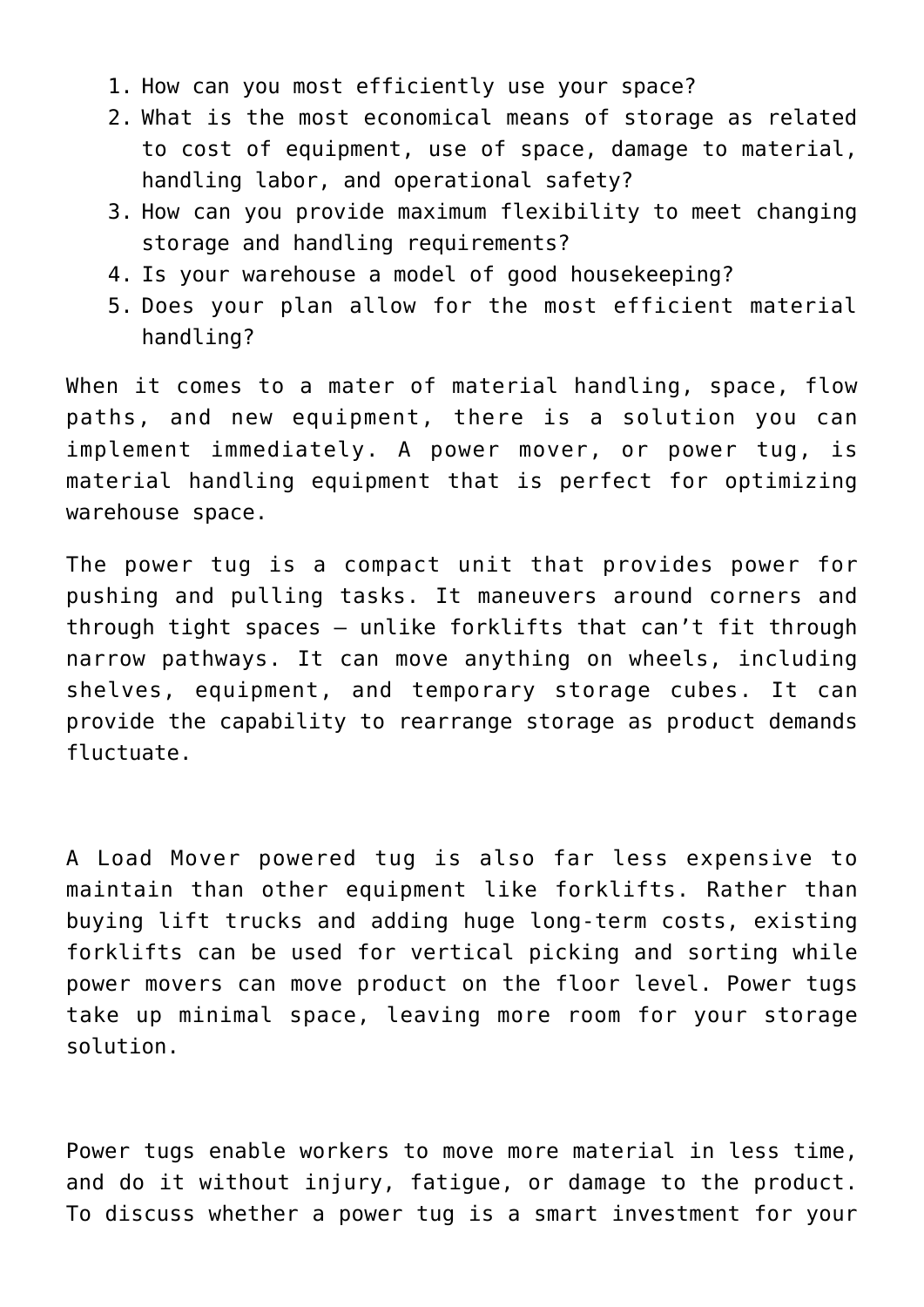warehouse or DC, contact Load Mover, Inc. We are experts in the manufacturing and material handling industry. Call us at 952-767-1720 or email [info@loadmoverinc.com.](mailto:info@loadmoverinc.com)

### **[Renegotiating Your Commercial](https://resultsrealestateinc.com/modifying-or-renegotiating-your-commercial-lease-benefits-of-using-a-commercial-real-estate-broker/) [Lease](https://resultsrealestateinc.com/modifying-or-renegotiating-your-commercial-lease-benefits-of-using-a-commercial-real-estate-broker/)**

#### **The benefits of using a commercial real estate broker**

There are many reasons why business owners want to change their original lease agreement. While this is fairly common practice, it isn't always successful, and it is always a headache. Most everyone could benefit from assistance from a commercial real estate broker. Before you decide to recruit help, consider whether the following is valuable to you:

- 1. Options When you need to modify a lease, you typically have a number of ways to go about it. For example, if you need rent lowered, there are many ways to negotiate this. You might be able to discuss lower rent in exchange for and extension of the lease at full price after several months at a lower rate. You could give up on tenant allowances like new carpet and paint in exchange for a different rate. If the market is hot, you may be able to end your lease early without penalty. There are a myriad of options available, and only an experienced broker will be able to analyze the ones that match both you and your landlord's needs.
- 2. Knowledge It is extremely helpful to be able to compare your lease with terms that are being offered to office or retail or industrial tenants with similar leases. Brokers know how much rent costs per square foot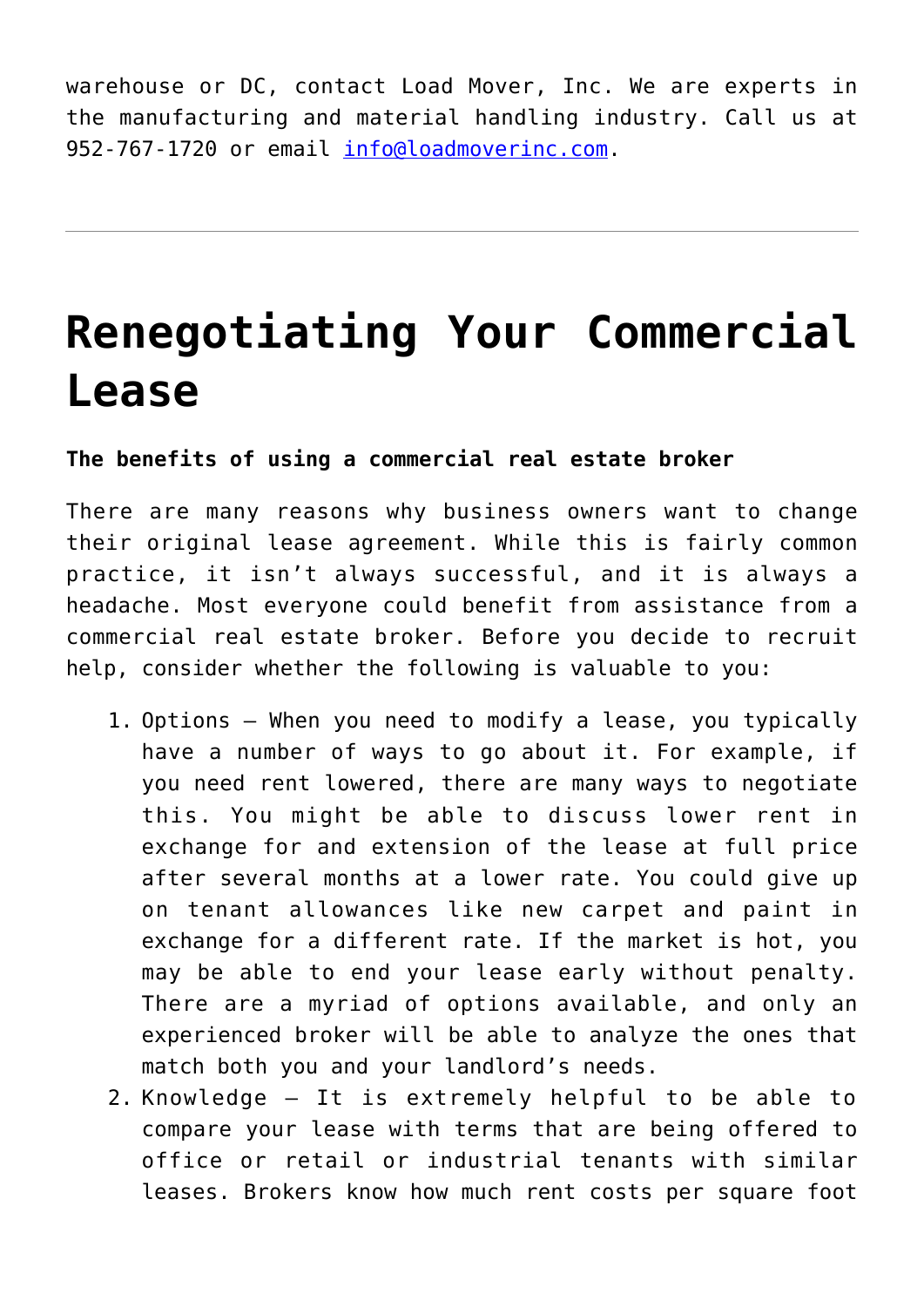at other buildings, for example. When you go in to renegotiate, you have to remember to keep it fair to your landlord. Comparing to other similar leases shows that you are staying in line with what's acceptable.

- 3. Avoid over-negotiating If you end up going too far in your negotiations, you will A) risk your chance of modifying the lease at all and B) put your landlord in a position of power because he or she will know you're desperate.
- 4. Avoid agreeing to too much If you *are* feeling desperate, you can risk agreeing to more than is necessary. Then you could end up even worse off than you were before – and for how long? Brokers know exactly what is fair and how far to go with modifications.

Of course, the best situation to be in with a lease is to have flexibility in your original contract. Businesses need room to grow, and so does a lease. Results Real Estate prioritizes both your present and your future when negotiating a lease. We also can help you modify or renegotiate an existing lease so that you get what you need without exposing yourself to paying more than you should be paying. We know how to approach landlords and how to examine every option to get you what you need. Call us for a consultation today:

In Minneapolis and Plymouth:

Arnie Seltzer

763-478-6400 (direct)

763-464-0774 (cell)

[arnie@resultsrealestaetinc.com](mailto:arnie@resultsrealestaetinc.com)

Anna Murray

612-377-1212 (direct)

612-598-1962 (cell)(txt)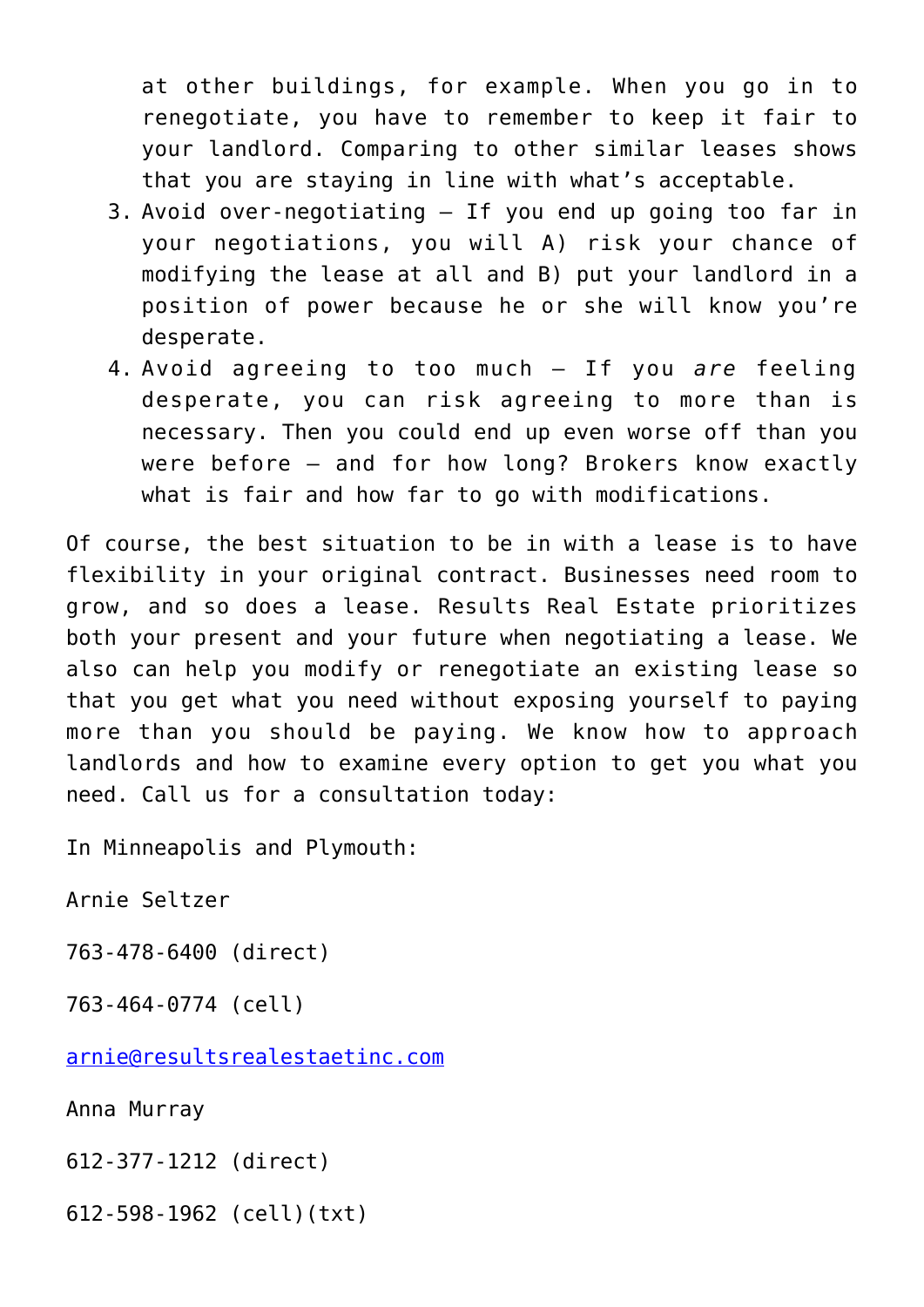# **[Tips for 1031 Exchanges for](https://resultsrealestateinc.com/tips-for-1031-exchanges-for-real-estate/) [Real Estate](https://resultsrealestateinc.com/tips-for-1031-exchanges-for-real-estate/)**

A 1031 exchange is one of the last remaining legal tax strategies that allows an owner of investment or business property, including a private party or a corporation, or an LLC, to indefinitely defer their capital gains taxes when they sell a property. Real estate may be exchanged for other likekind real property; improved real estate may be exchanged for unimproved land. Here are some tips regarding this strategy:

- Follow the 45 day rule. You have 45 days after the date you close on the property that you are "selling" to identify in writing the new potential properties you may wish to "buy."
- Follow the 180 day rule. You also have 180 days from the date of the closing of your old property to complete your final closing of your replacement property or properties, completing the exchange. These dates are hard and fast rules. If the  $45<sup>th</sup>$  day or 180th day falls on a holiday, you do not get an extra day. The deadlines are the exact number of days no matter where the last day falls.
- At the end of the exchange, you will need to complete IRS tax form 8824 when you file your tax return for the year of the sale of your old property. Form 8824 part 1-3 is your outline of the exchange and IRS notification.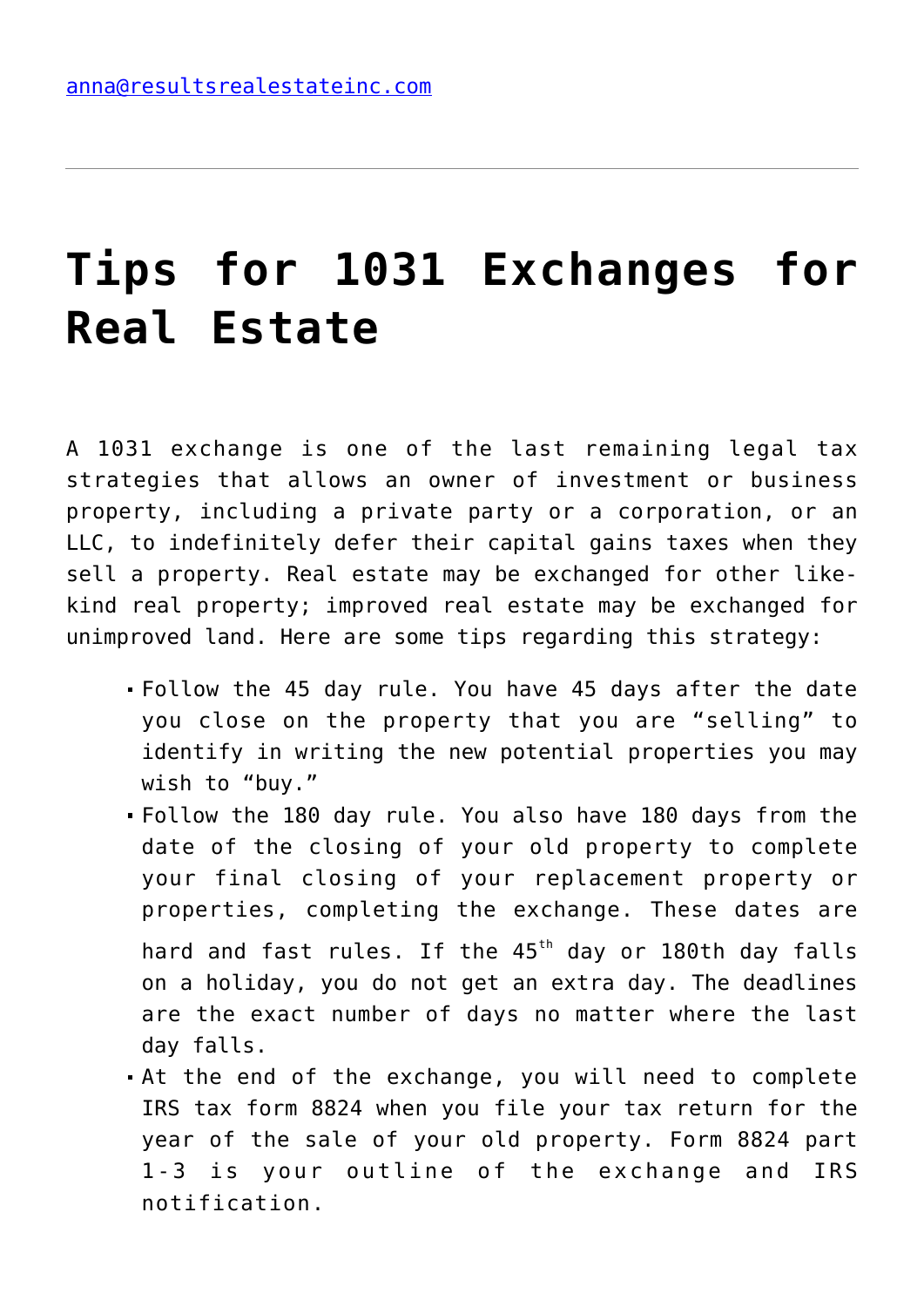- "1031" refers to the tax code section number that allows this exchange. You can look it up at http://www.gpo.gov/fdsys/pkg/USCODE-2011-title26/pdf/USC ODE-2011-title26-subtitleA-chap1-subchapO-partIIIsec1031.pdf for the exact tax code language.
- There is no limit to the number of exchanges you wish to do.

You can only exchange US Property to other US Property not any Foreign Property. You cannot exchange stocks, bonds, mutual funds, or REITs.

- You cannot allow the proceeds from the exchange or property to pass into your hands. Instead, you will need to retain a qualified intermediary to facilitate your exchange. You must make sure that you do not receive the money or have constructive receipt of the proceeds during the exchange period.
- You cannot do a 1031 like-kind exchange by yourself without a qualified intermediary. You personally cannot be your own qualified intermediary, nor can your family members, attorney, agents or employees. These people are disqualified from being your qualified intermediary.
- If you have unutilized exchange funds left over after the exchange period is done, the qualified intermediary will return these funds to you at the end of the 180 days. That cash is called "boot" and is taxed, generally as a capital gain.
- Beware of Triggering Gain from Debt Relief and Mortgages. You must offset the debt from mortgage loans or other debt on your old property you relinquish, with either new debt on the replacement property you acquire, or by adding additional cash toward the purchase. Even if you don't receive cash back but your liability goes down, that, too, may trigger the recognition of gain just like the receipt of cash.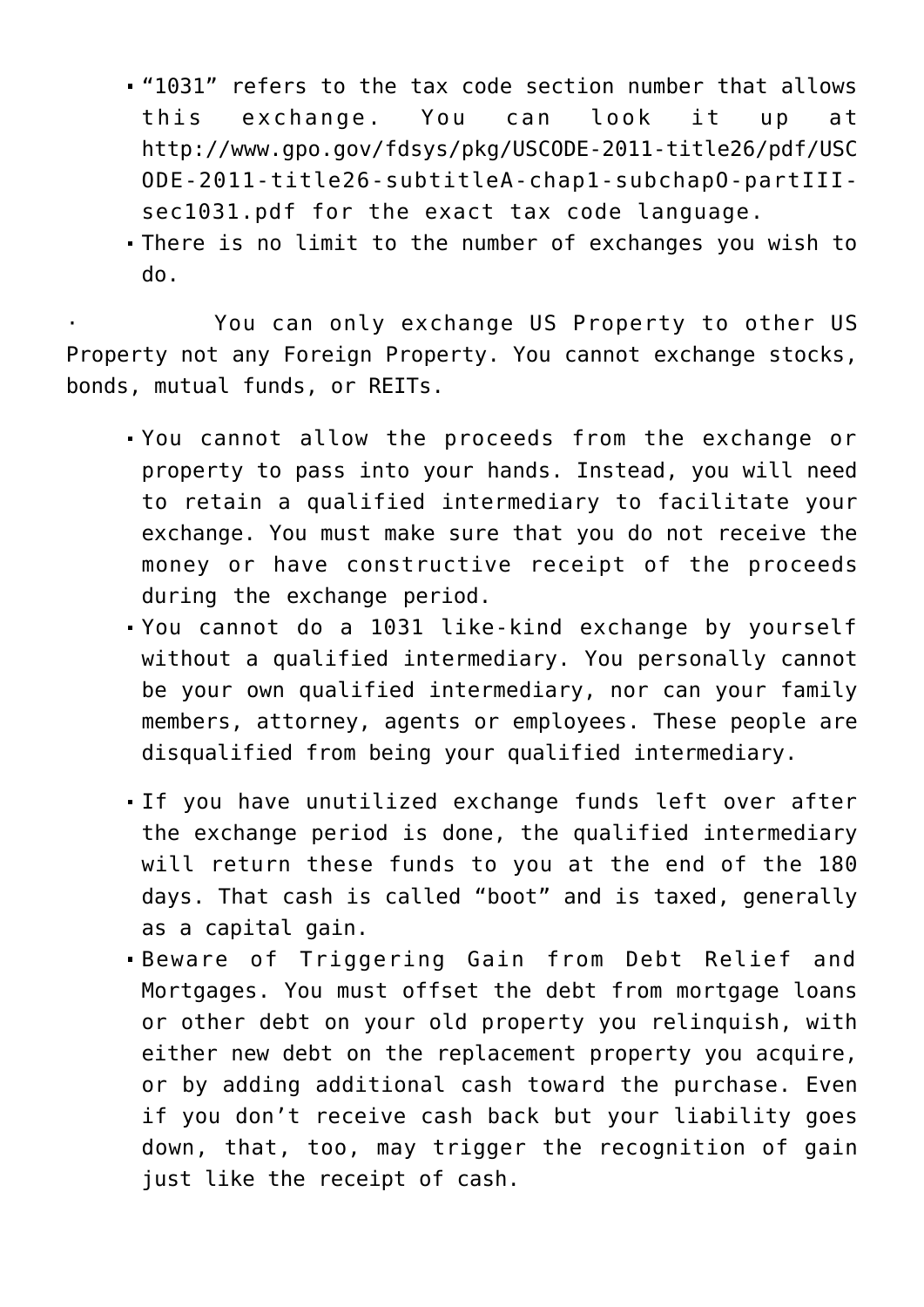Speak with your CPA or tax consultant to determine whether this type of exchange is good for you and your situation.

For more information on Results Real Estate's services, contact Arnie or Anna:

#### **In Minneapolis and Plymouth:**

Anna Murray 612-377-1212 (direct) 612-598-1962 (cell)(txt) [anna@resultsrealestateinc.com](mailto:anna@resultsrealestateinc.com)

Arnie Seltzer 763-478-6400 (direct) 763-464-0774 (cell) [arnie@resultsrealestaetinc.com](mailto:arnie@resultsrealestaetinc.com)

# **[Working with a Commercial](https://resultsrealestateinc.com/working-with-a-commercial-real-estate-broker-what-is-your-part/) [Real Estate Broker: What is](https://resultsrealestateinc.com/working-with-a-commercial-real-estate-broker-what-is-your-part/) [your Part?](https://resultsrealestateinc.com/working-with-a-commercial-real-estate-broker-what-is-your-part/)**

You need a space for your new or existing business. When you partner with a commercial real estate broker, not only do you protect yourself, you also relinquish much extra work – whereby you could be spending that time instead on generating revenue activities for your company. What kind of work does that leave for you to do? What are you responsible for when you have the support of a broker?

An experienced broker will make the entire process easy for you, even your responsibilities in the process. The first step an expert broker will walk you through is corporate planning. Not everyone needs this, but the broker has to understand your business goals for the next 3-5 years. This helps establish your real estate requirements now and in the future, which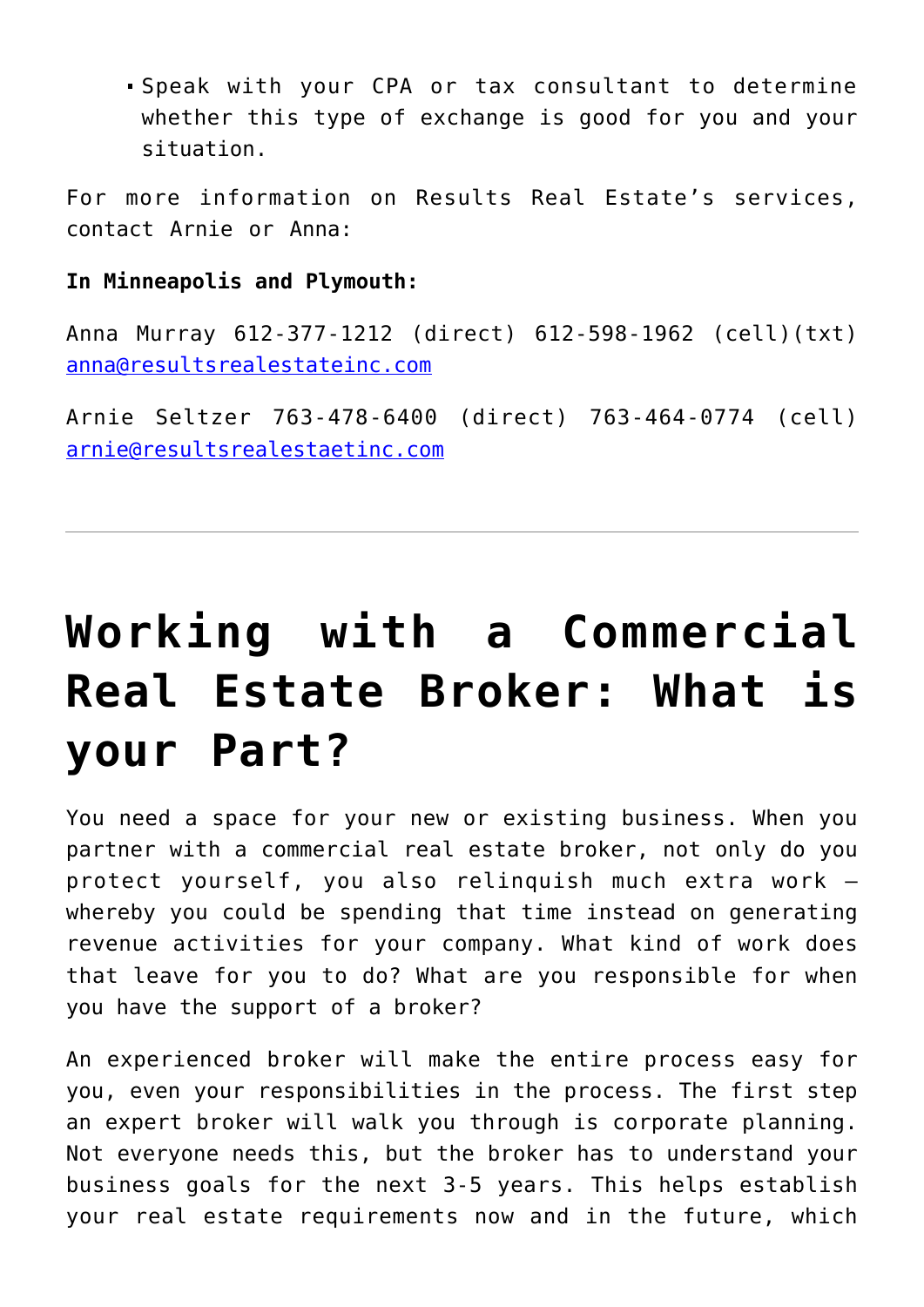defines negotiations.

The next step for any business owner is to complete a needs analysis. This is an in-depth evaluation of what your business will require. It includes questions about hours of operation, plans to expand or contract, and even the HVAC system. Your broker will use this to analyze layout, determine optimal size, define technical requirements, and more. It lays out everything the broker needs not only to find a space, but also to negotiate a lease. It is necessary to be thorough, but worth the time.

Armed with this information, your broker will present you with options for sites and alternative forms of tenancy. You will need to review and compare each against your goals. The broker should already have this laid out for you; the biggest job you have is making a decision.

The search is further narrowed down from here. Your broker will find the ideal site/ back up site for your business. Following that, your broker will complete a technical review of these sites, which includes things like a safety, air quality, electrical systems, or asbestos audit and much more.

When your broker finds the optimal site, before negotiations, he or she will review the work letter with you. This will clearly define all significant expenses for tenant improvements and other costs so you're not left with any surprises. Expect to examine this and go over building comparisons to understand the financial impact of the final proposals.

Once all of this information is reviewed and understood, an experienced broker will produce an iron-clad document that maximizes cost savings and terms. With final negotiations complete, all that is left for you to do is move in!

Using a commercial real estate broker will save you a lot of work, but the right broker will still need a lot of input from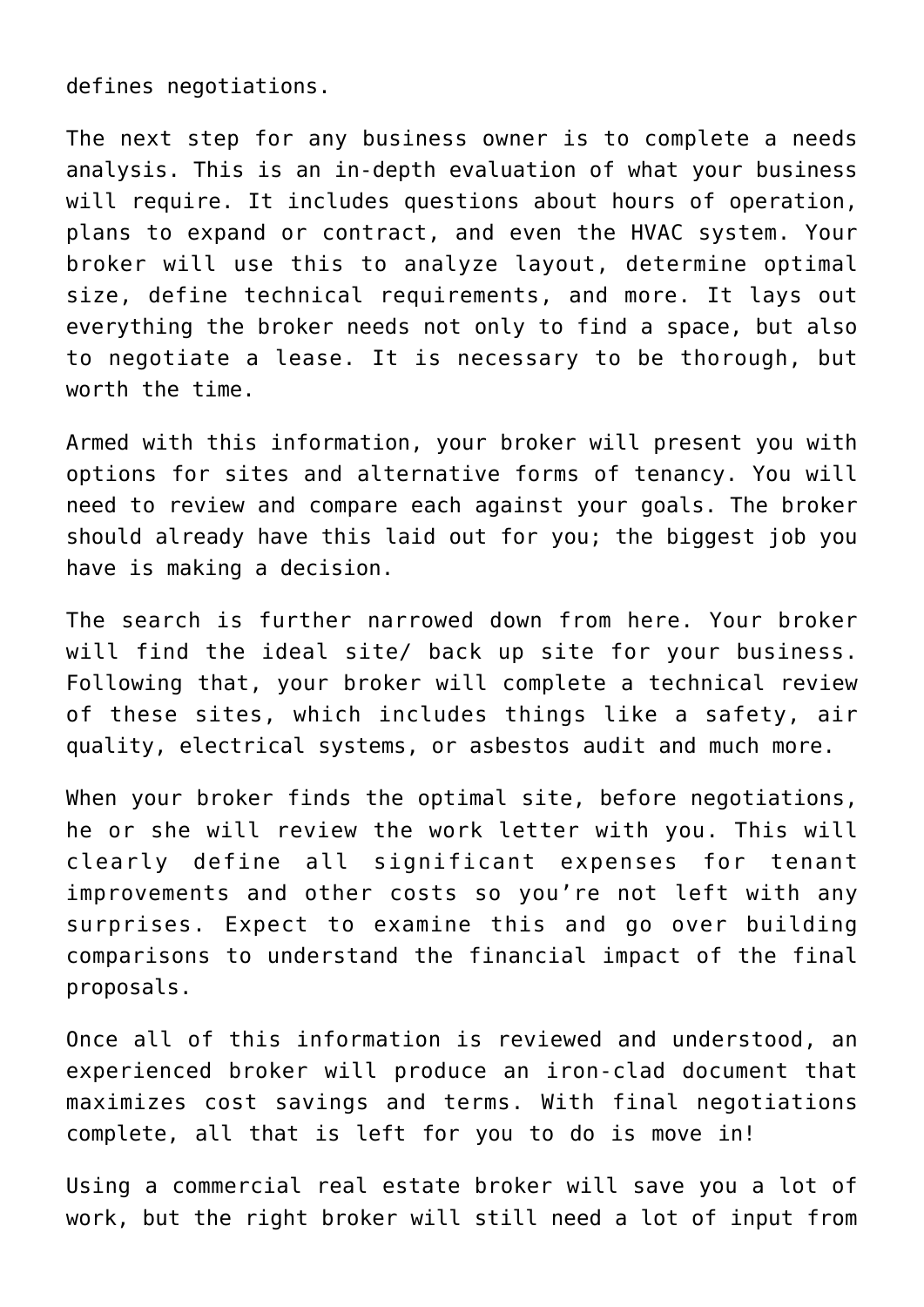you. Brokers like those at Results Real Estate will even support you after the lease is signed. RREI provides a free annual escalation audit for the term of your lease and remains an ally through the life of your lease.

For more information on Results Real Estate's services, contact Arnie or Anna:

In Minneapolis and Plymouth:

Arnie Seltzer 763-478-6400 (direct) 763-464-0774 (cell) [arnie@resultsrealestaetinc.com](mailto:arnie@resultsrealestaetinc.com)

Anna Murray 612-377-1212 (direct) 612-598-1962 (cell)(txt) [anna@resultsrealestateinc.com](mailto:anna@resultsrealestateinc.com)

# **[Top 4 Things to Know When](https://resultsrealestateinc.com/top-4-things-to-know-when-selecting-a-commercial-real-estate-broker/) [Selecting A Commercial Real](https://resultsrealestateinc.com/top-4-things-to-know-when-selecting-a-commercial-real-estate-broker/) [Estate Broker](https://resultsrealestateinc.com/top-4-things-to-know-when-selecting-a-commercial-real-estate-broker/)**

Finding the right commercial real estate broker is just as important as finding the right office and lease. It's the most assured way to get everything you want at the right price and be protected. You can't rely on experience alone when choosing a broker. Here are the top 4 things to know when selecting a commercial real estate broker.

1. **Is their approach tailor-made to fit your needs?** Your goals and objectives are unique, so your broker's search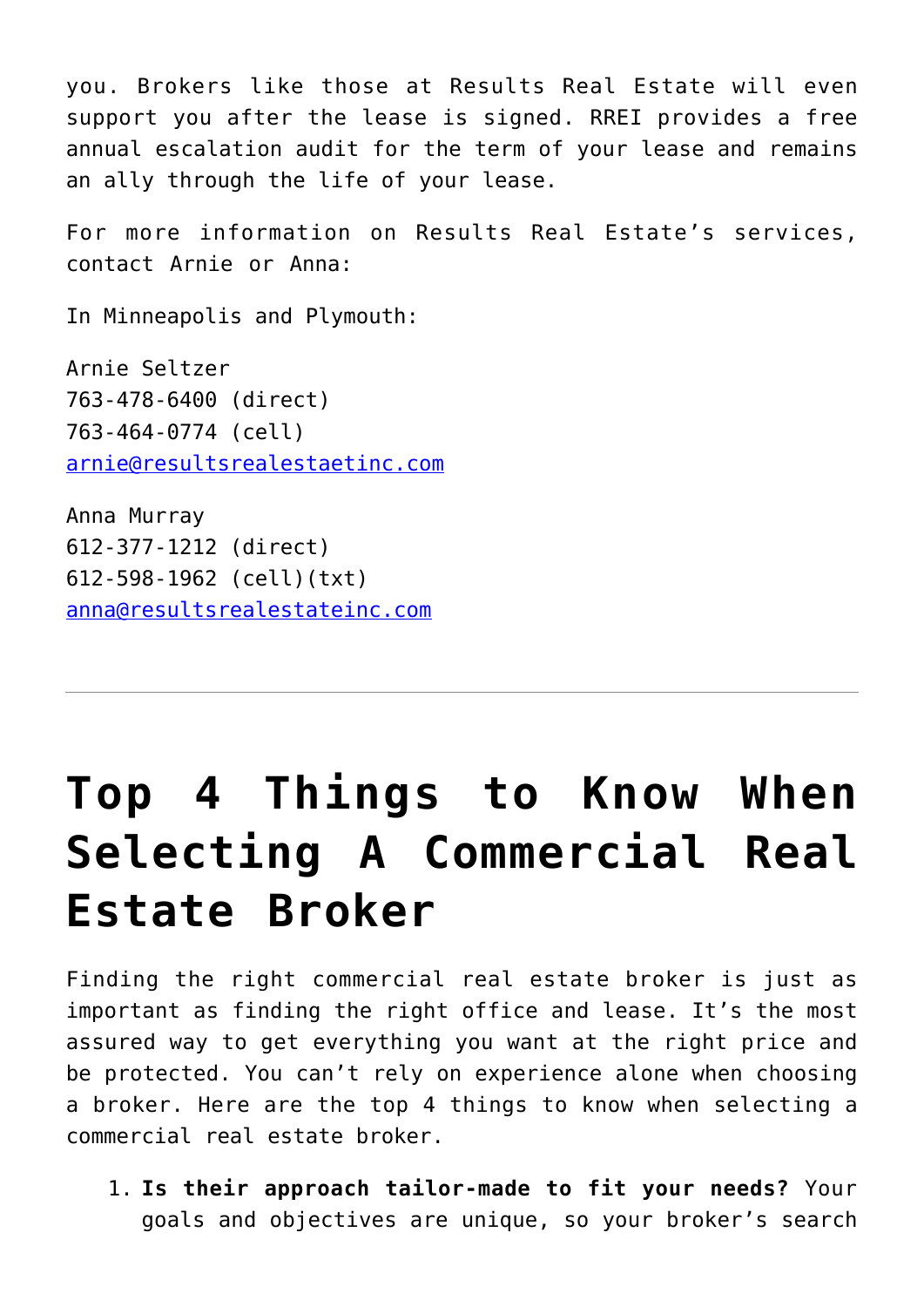should be unique, too. Your broker should use all his or her resources along with an extensive and specific set of questions that determine your vision. Attention to detail will make all the difference when it comes to long-term satisfaction.

- 2. **Are they championing for you?** What is the overall effort your broker is making on your behalf? Some ways your broker should go above and beyond: help with corporate planning, offer maximum market exposure, find creative solutions to problems, and persevere to ensure he or she is your advocate. Additionally, his or her fiduciary responsibility should be solely to you.
- 3. **How do they negotiate?** Negotiation is an art, and it doesn't end with price. An experienced broker will negotiate terms like renewal, repairs, enhancements, and more. Your broker should consider every little detail of your business to determine the final terms of your lease agreement. At the end of the day, you should have a document that lets you breathe and grow, not act as handcuffs. Furthermore, if it takes until midnight to complete a successful negotiation, that's what your broker should be prepared to do.
- 4. **What resources do they use?** Your broker's access to resources is an invaluable asset. Smart brokers will have access to studies that keep you informed of available space and facilities, as well as projected conditions in the market. They will analyze these conditions on your existing or forecasted space requirements. Commercial real estate brokers like Results Real Estate utilize architects, engineers, accountants, legal counsel, building managers, city planners, government agencies, researchers, the CIMLS, and other internet tools to carefully and completely analyze your company's project. The right broker will back his or her work with a team of industry experts.

The more experienced a commercial real estate broker is, the